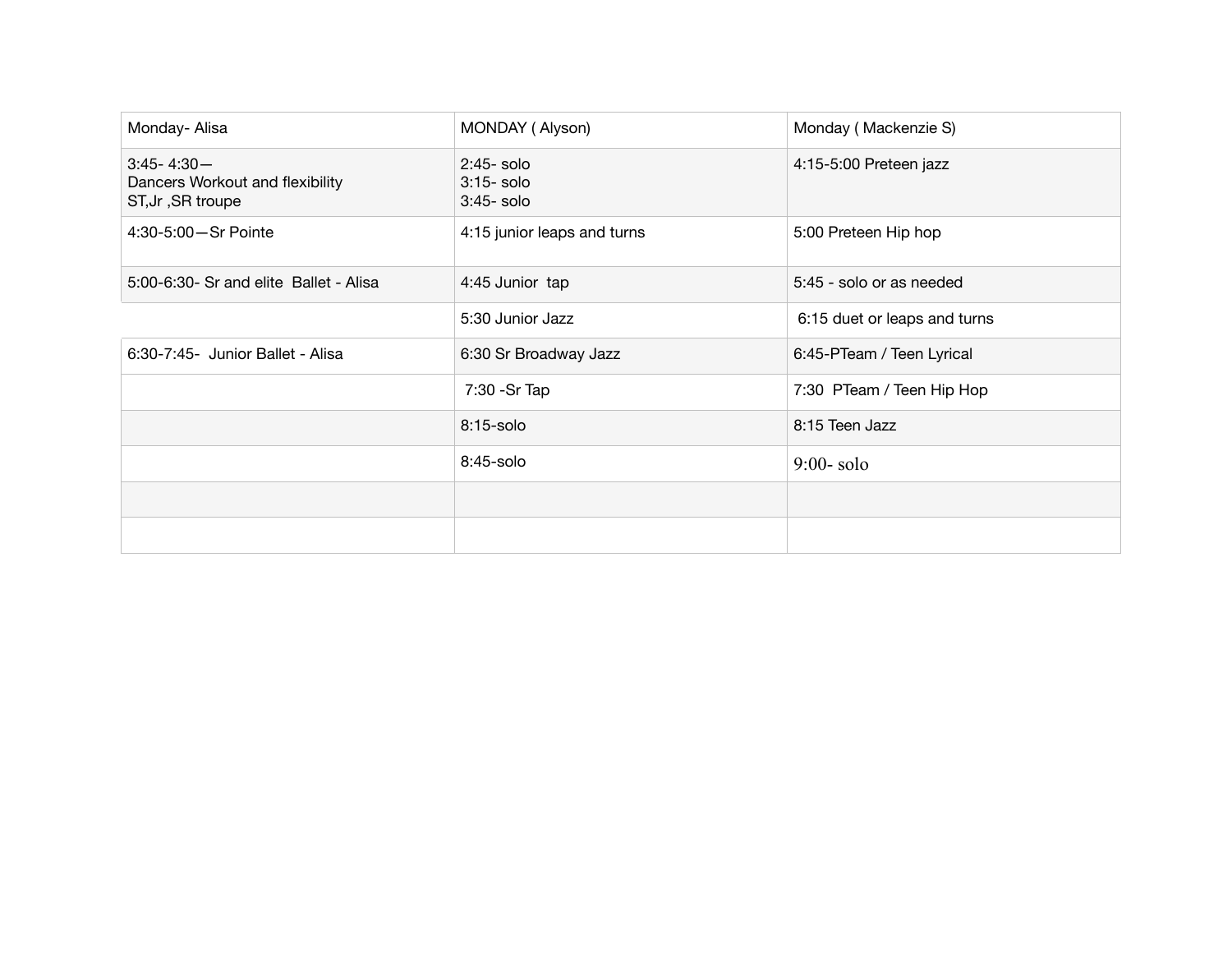| <b>TBD</b>                    | TUESDAY (Grace)                         | Tuesday (Sara/TBD)        |
|-------------------------------|-----------------------------------------|---------------------------|
| Beginner acrobatics /tumbling | 4:00- Preschool/kinder Beginner tumbles |                           |
| Beginner 2/3 acrobatics       | 4:45- Kinder tap/ballet                 | 4:45 Preschool Ballet/Tap |
| Conditioning for the dancer   | 5:30 Kinder hip -hop                    | 5:30 Mini Hip Hop         |
| Turns and Tricks              | 6:00 - Mini tap/ballet                  | $6:00$ - Teen Tap         |
|                               | 7:00-Teen contemporary                  | 6:45-Beginner Dance       |
|                               | 7:45 - POM                              | 7:15 - Adult Tap          |
|                               | 8:30- Dance Team Jazz                   | 8:00 Adult Ballet         |
|                               |                                         |                           |
|                               |                                         |                           |
|                               |                                         |                           |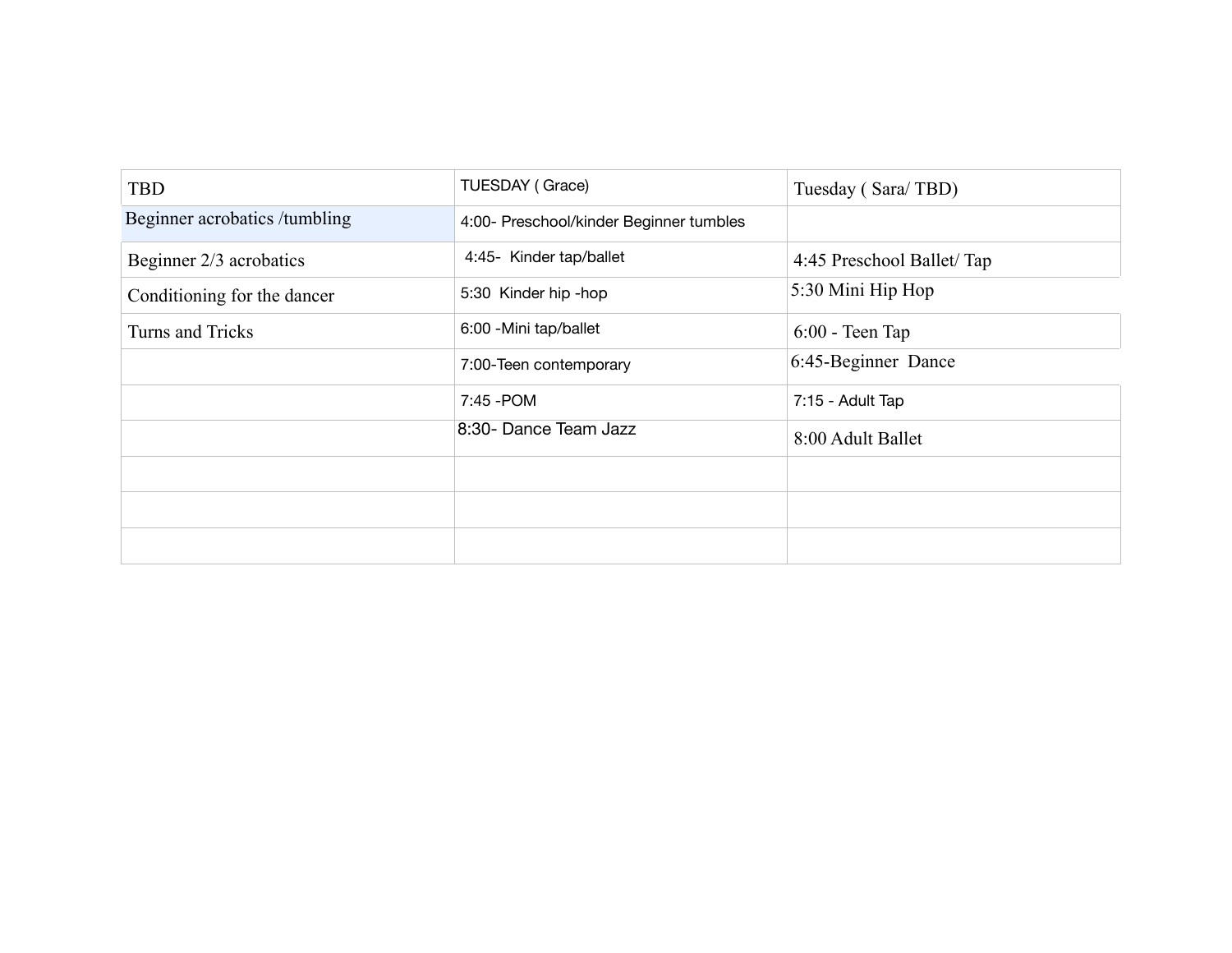| WEDNESDAY (Shana)               | WEDNESDAY (Rachel)              | WEDNESDAY Mackenzie D/ Sara/O      |
|---------------------------------|---------------------------------|------------------------------------|
|                                 | 4:15- Dancers workout           |                                    |
| 5:15 Acro team training         | 5:00 solo<br>5:30 solo          | 4:15 Kinderdance 2 tap/ballet      |
| 6:00 Senior Troupe contemporary | 6:00 - Junior hip hop           | 5:00 Kinder2 /mini hip hop         |
| 6:45 Junior troupe Lyrical      | 6:45 Sr / elite Leaps and Turns | 5:30 Beginner jazz                 |
| 7: 15 - 8:00 Sr troupe Lyrical  | $7:15$ - as needed              | 6:15 Flexibility, leaps and tricks |
|                                 |                                 | 7:00 Broadway style jazz           |
|                                 |                                 | 7:45 Teen Ballet -                 |
|                                 |                                 | 8:30 Structured improvisation      |
|                                 |                                 |                                    |
|                                 |                                 |                                    |